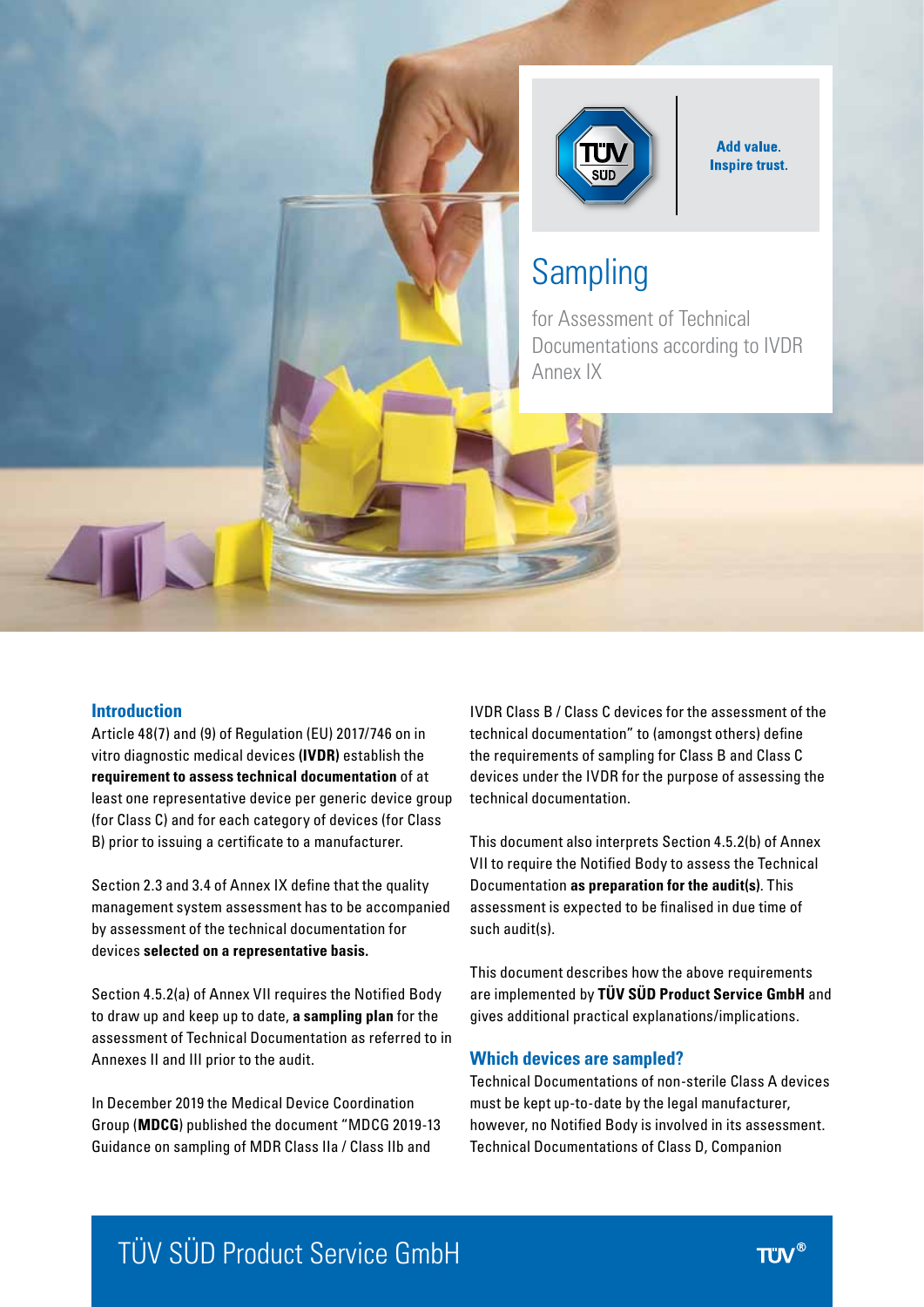Diagnostic, Self-Testing and Near-Patient Testing devices are assessed without exception before they can be placed on the market (although not the correct term, this sometimes is called "PMA", pre-market approval).

That leaves Class B and Class C devices, here the assessment of the Technical Documentation of each device is not necessary, but devices are assessed on a representative basis, i.e. "sampled". A "device" should be understood as the device(s) associated with one Basic UDI-DI.

#### **What does sampling mean in this context?**

TÜV SÜD needs a complete list of all your devices that are within the scope of the IVDR, including classification and categorisation / grouping.

A Sampling Plan is created including, for each Device Category and Generic Device Group, a schedule defining which devices' Technical Documentations will be assessed when in the course of the certification cycle. The plan is created for 5 years initially and may change whenever there is a change to the device portfolio or due to other input.

Contrary to the common understanding of the term "sampling" and the picture on Page 1 of this document, the process is not completely random, but risk-driven. I.e. TÜV SÜD will create the sampling plan on a riskbased approach, as far as possible.

## **What is a Device Category and a Generic Device Group?**



# Device Category

IVR code according to Regulation (EU) 2017/2185



### Generic Device Group

3rd level of European Nomenclature on Medical Devices (EMDN, former Italian CND), consisting of 1 letter and 4 digits plus most appropriate IVP code

# **Examples for Device Categories (Class B, IVR code)**

Excerpt from COMMISSION IMPLEMENTING REGULATION (EU) 2017/2185 of 23 November 2017:

| <b>IVR 0605</b> | Devices intended to be used for monitoring of levels of medicinal products, substances or biological<br>components |  |  |
|-----------------|--------------------------------------------------------------------------------------------------------------------|--|--|
| IVR 0606        | Devices intended to be used for non-infectious disease staging                                                     |  |  |
| <b>IVR 0607</b> | Devices intended to be used for detection of pregnancy or fertility testing                                        |  |  |
| <b>IVR 0608</b> | Devices intended to be used for screening, determination or monitoring of physiological markers                    |  |  |
| IVR 0609        | Other devices intended to be used to define or monitor physiological status and therapeutic measures               |  |  |
| <b>IVR 0701</b> | Devices which are controls without a quantitative assigned value                                                   |  |  |
| <b>IVR 0702</b> | Devices which are controls without a qualitative value                                                             |  |  |